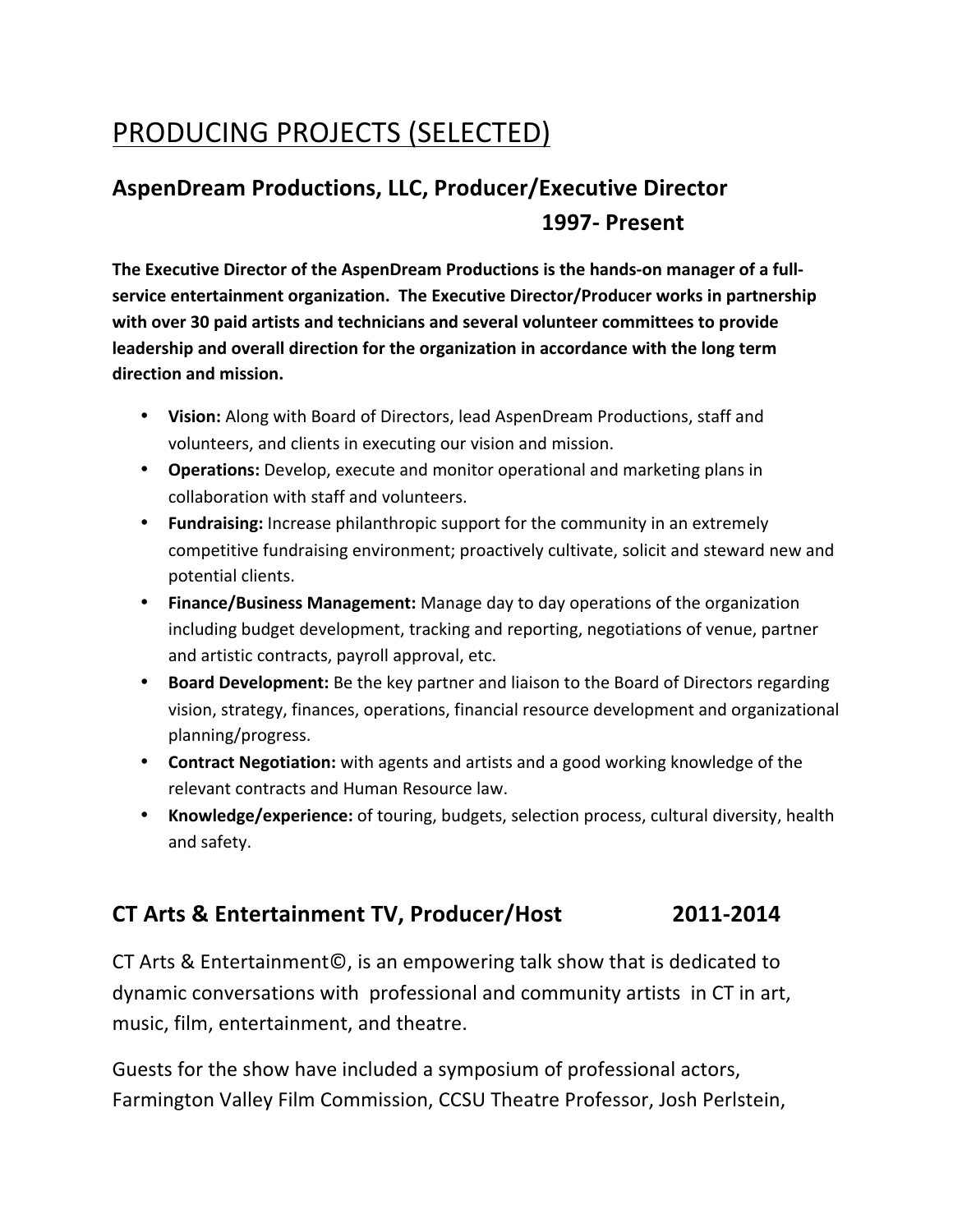Goshen Players, award winning fashion and celebrated photographer, Jayson Byrd, and movie film makers. The requirement is that all must be from CT. Each of these guests shared their stories of how they achieved success by overcoming roadblocks and difficult situations.

#### **Warner Studio Theatre, CT Producer 2004-2005**

In partnership with the Artistic Producer, choose plays for the company's season, produce the studio seasons shows, act as the artist liaison, co-ordinate all auditions for the season and prepare and submit the budgets.

| Forever Plaid                | Warner Theatre, Studio Producer |
|------------------------------|---------------------------------|
| Tale of the Allergist's Wife | Warner Theatre, Studio Producer |
| Cat on a Hot Tin Roof        | Warner Theatre Studio Producer  |
| Cabaret                      | Warner Theatre Studio Producer  |
| Lost in Yonkers              | Warner Theatre Studio Producer  |
| <b>Fantastics</b>            | Warner Theatre Studio Producer  |

# **Producer testimonials**

I enjoyed working on a segment of CT Arts and Entertainment with Janice. She was a skilled interviewer who put us at ease and kept the program running smoothly. My partner and I were delighted to be invited to share our Farmington Valley Film Commission activities with the audience and we look forward to being invited again. Elizabeth Banco

I have worked with Janice for over 10 years as an actor with and adviser to Aspen Dream Productions. Janice has always proven to be a hard-working and creative professional. She demands the highest creative and ethical standards from her acting company and this is reflected by the very favorable reactions which she receives from her clients. I highly recommend Janice and AspenDream **Productions! Jeff Savage, Professional Actor**

Janice is a very hard working and dedicated professional. I might also add, whom I enjoy working with. Lynn Daniels, Character Generator, CT Arts and Entertainment